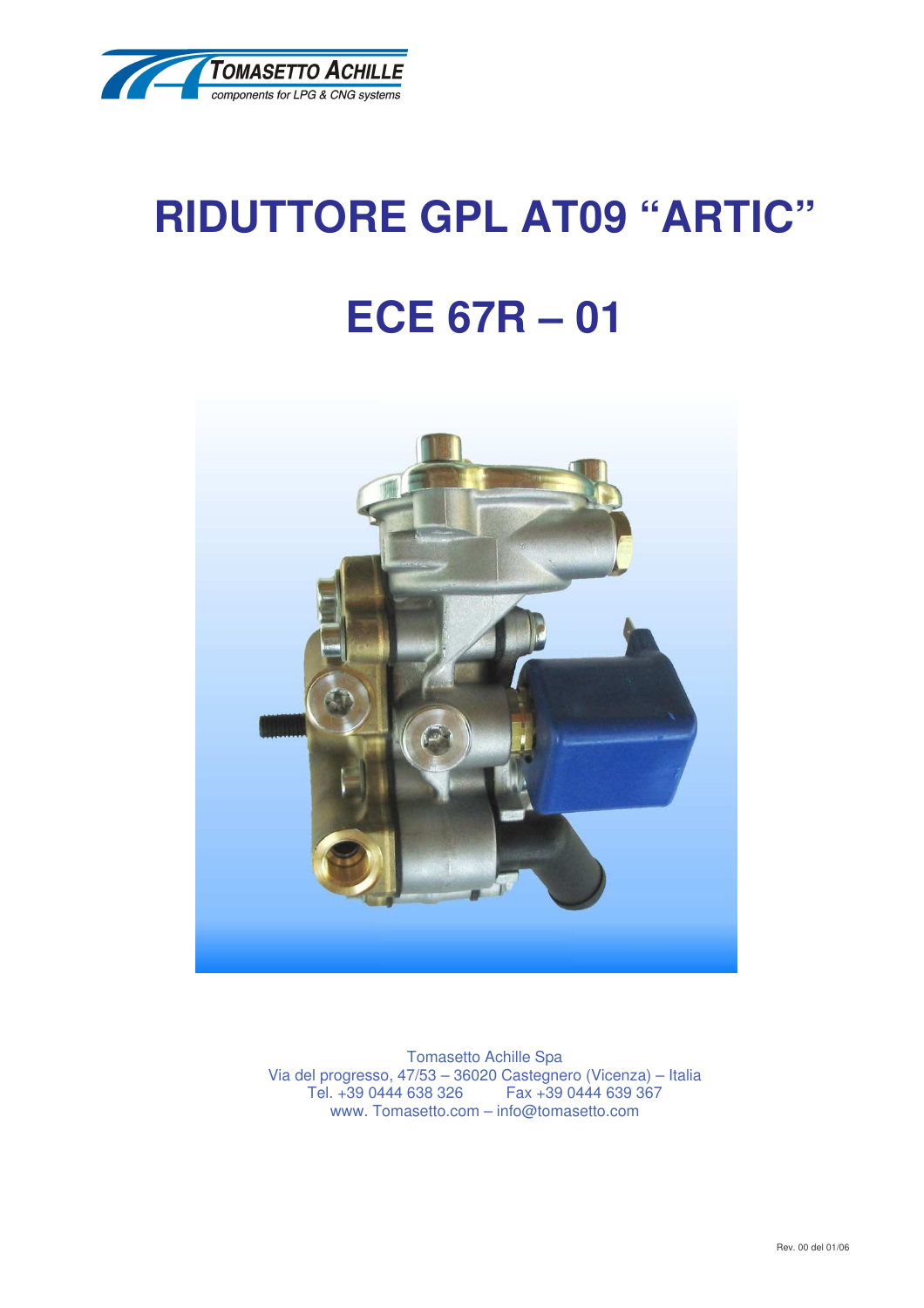

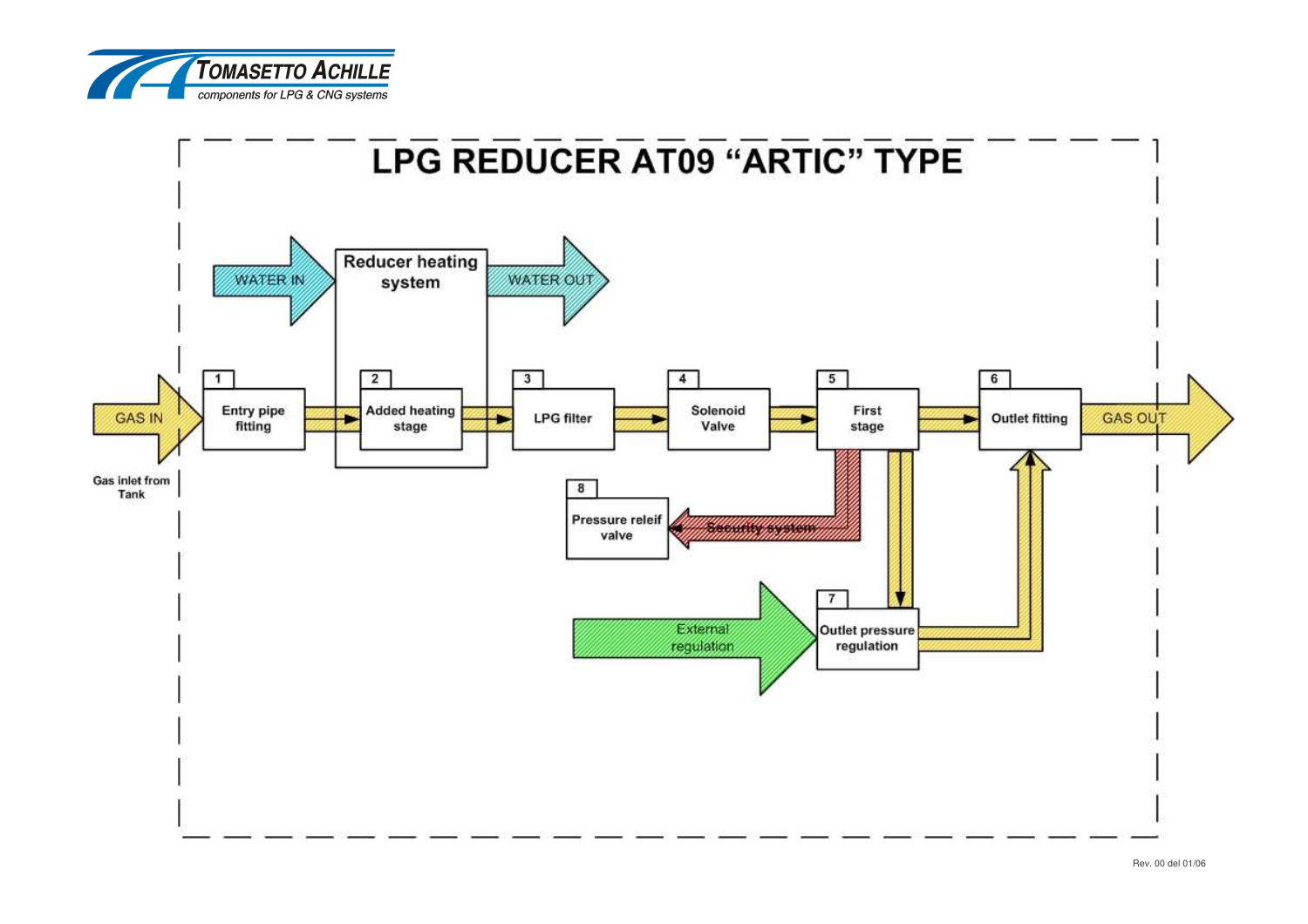

| Descrizione degli elementi |                                      |                                                                                                                               |  |
|----------------------------|--------------------------------------|-------------------------------------------------------------------------------------------------------------------------------|--|
| 1                          | <b>Entry pipe fitting</b>            | Fitting for copper pipe carrying LPG from tank                                                                                |  |
| $\overline{2}$             | <b>Added heating stage</b>           | The LPG is pre – heated in the bass heating stage, cooled by engine<br>cooling water, before entering in the LPG filter       |  |
| 3                          | <b>LPG Filter</b>                    | Component used to clean the LPG coming from tank                                                                              |  |
| 4                          | <b>Solenoid valve</b>                | Normally closed, has the function to intercept and stop the LPG flow<br>when the engine is not running or powered by petrol.  |  |
| 5                          | Reducer 1° stage                     | Chamber that allow a reduction of pressure of the LPG                                                                         |  |
| 6                          | <b>Outlet fitting</b>                | Fitting for copper pipe at the outlet of the reducer, to the engine.                                                          |  |
| 7                          | <b>Outlet pressure</b><br>regulation | Allows a manual regulation of the outlet pressure in order to meet the<br>requirement of the different automotive engines.    |  |
| 8                          | <b>Pressure relief valve</b>         | Valve with a retaining spring that allows the relief of the LPG in<br>vapour phase from the reducer, in case of overpressure. |  |